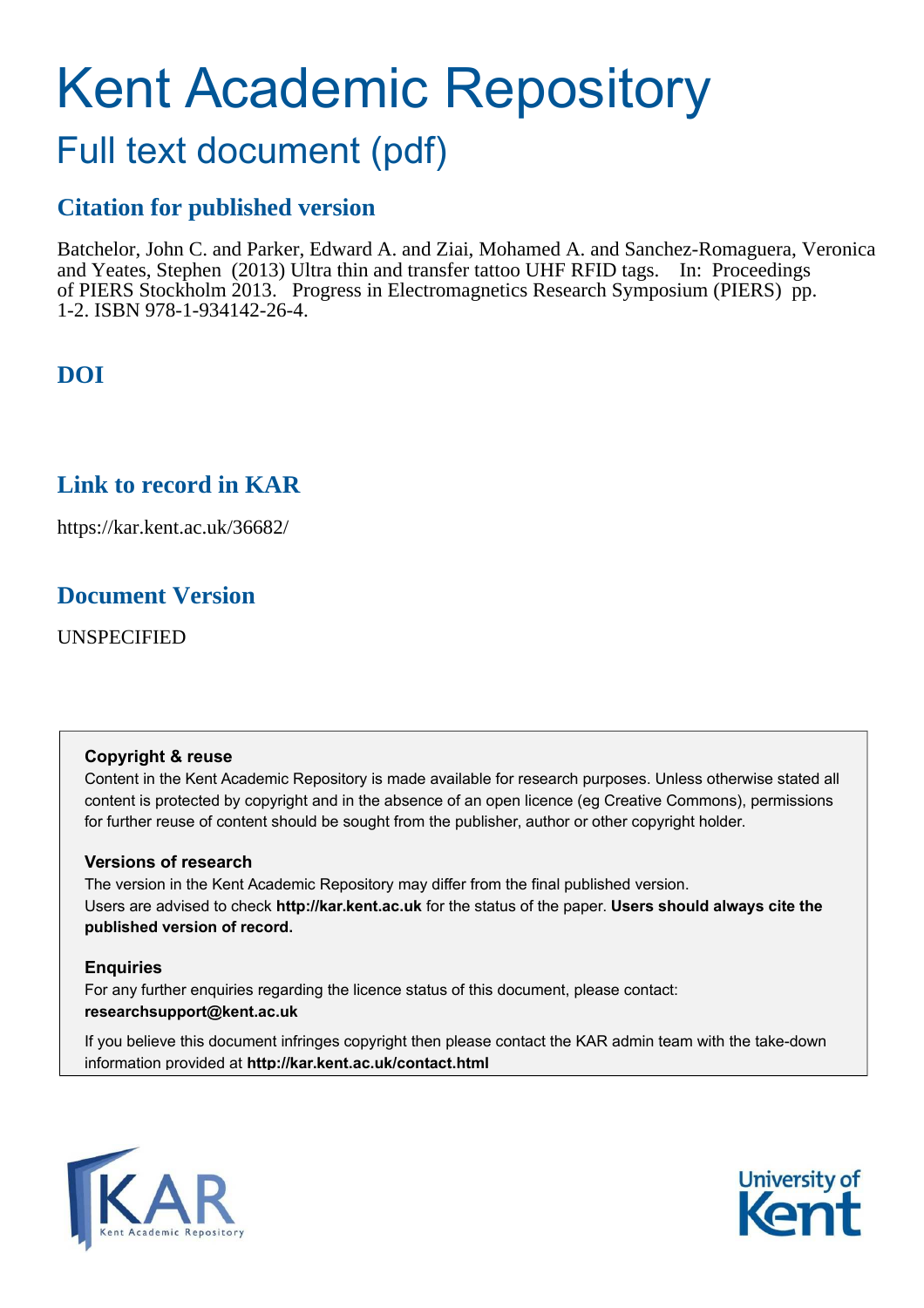Ultra thin and transfer tattoo UHF RFID tags

This paper describes inkjet printing as a digital fabrication tool for the manufacture of RFID tags on flexible and porous substrates (i.e. paper). The RFID tag presented is a single layer, ultrathin UHF tag in the form of a transfer tattoo, [1] which evolved from ultra-thin, substrate insensitive tag designs, [2]. Operation has been demonstrated when mounted direct on the skin with initial read ranges in the region of 1m and subsequent improvements have enabled read range increases. The implications of ink sintering processes for paper based transfer tattoos will be discussed as specifically applied to this work, [3], and resulting patch conductivities and read ranges highlighted for tags printed on tattoo transfer paper, [4]. Recent developments in selective ink layering will be outlined to illustrate the benefits to cost effective fabrication and efficient tattoo patch operation. Finally, work integrating additional components to improve transponder efficiency will be presented and leading to the concept of an ultra-thin battery for power assisted tagging where on-skin read ranges of 6m are possible. The issues for fabrication will be discussed for deposition and fabrication of such ultra-low profile sensitive tattoo tags.

- 1. M. Ziai and J. Batchelor, Temporary On-Skin passive UHF RFID Transfer Tag, IEEE Transactions on Antennas and Propag., **2011,** 59(10), 3565.
- 2. M. Ziai and J. Batchelor, Thin ultra high-frequency platform insensitive radio frequency identification tags, IET Microw. Antennas Propag., **2010,** vol. 4, pp. 390–398.
- 3. V. Sanchez-Romaguera, M.B. Madec, S.G. Yeates, Ink-jet printing of conductive polymers for smart textiles and flexible electronics. Materials Research Society Symposium Proceedings, **2009**, 1192E(Materials and Devices for Flexible and Stretchable Electronics), No pp. given, Paper #: 1192- PP14-04.
- 4. http://www.craftycomputerpaper.co.uk/.-Inkjet-Tattoo-Paper\_CPJ316I.htm